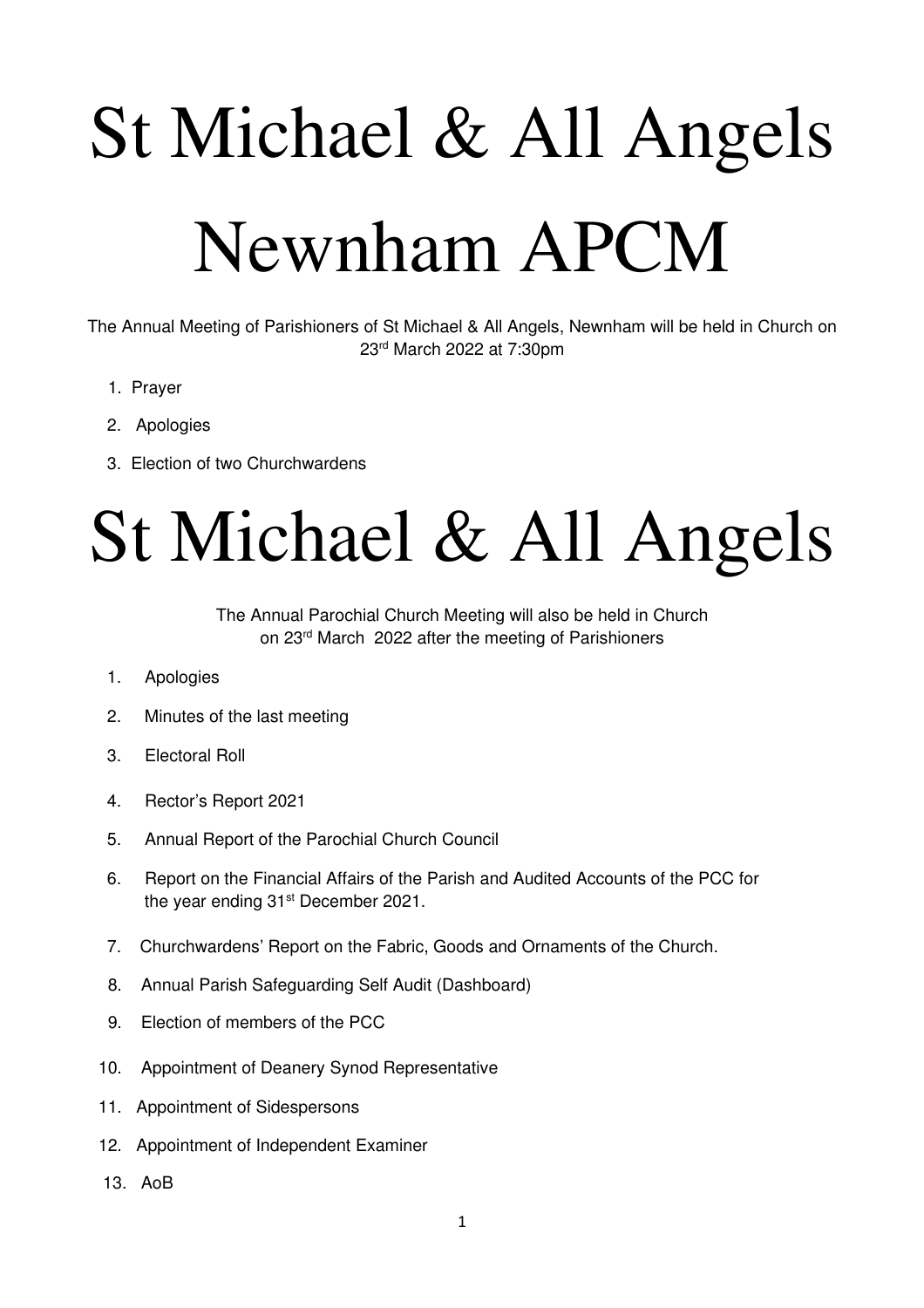$St$  Michael & all Angels

 Minutes of the Annual Meeting of Parishioners of St Michael & All Angels, Newnham held in the St Michael & All Angels on 21<sup>st</sup> May 2021 at 7:30pm

#### Present

There were 8 parishioners present and Rev M Ingham took the chair

#### 1/21 Apologies Mrs M Wood, Mrs M Sinclair.

#### 2/21 Election of two Churchwardens

 Mrs Mary Wood was proposed by Mrs I Cooke and seconded by Mrs J Rees. Mr Jeffrey Lawrence was proposed by Mrs P Bird and seconded by Mrs M Wood

 There being no other nominations Mrs Wood and Mr Lawrence were elected as Churchwardens for St Michael and All Angels, Newnham.

The Rev M Ingham thanked the two Churchwardens for their hard work over the year.

 $St$  Michael & All Angels

Minutes of the Annual Parochial Church Meeting held in the Village Hall on 21<sup>st</sup> May 2021, after the meeting of Parishioners

#### Present

8 parishioners

1/21 Apologies

Mrs M Wood, Mrs M Sinclair

#### 2/21 Minutes of the last meeting

Due to the Covid 19 pandemic the meeting in 2020 was not held, however, reports prepared for the meeting are available in the minute file.

#### 3/21 Electoral Roll

Mrs Rees reported that the electoral role currently stands at 35, 31 of whom are resident in the Parish.

All reports had been circulated prior to the meeting.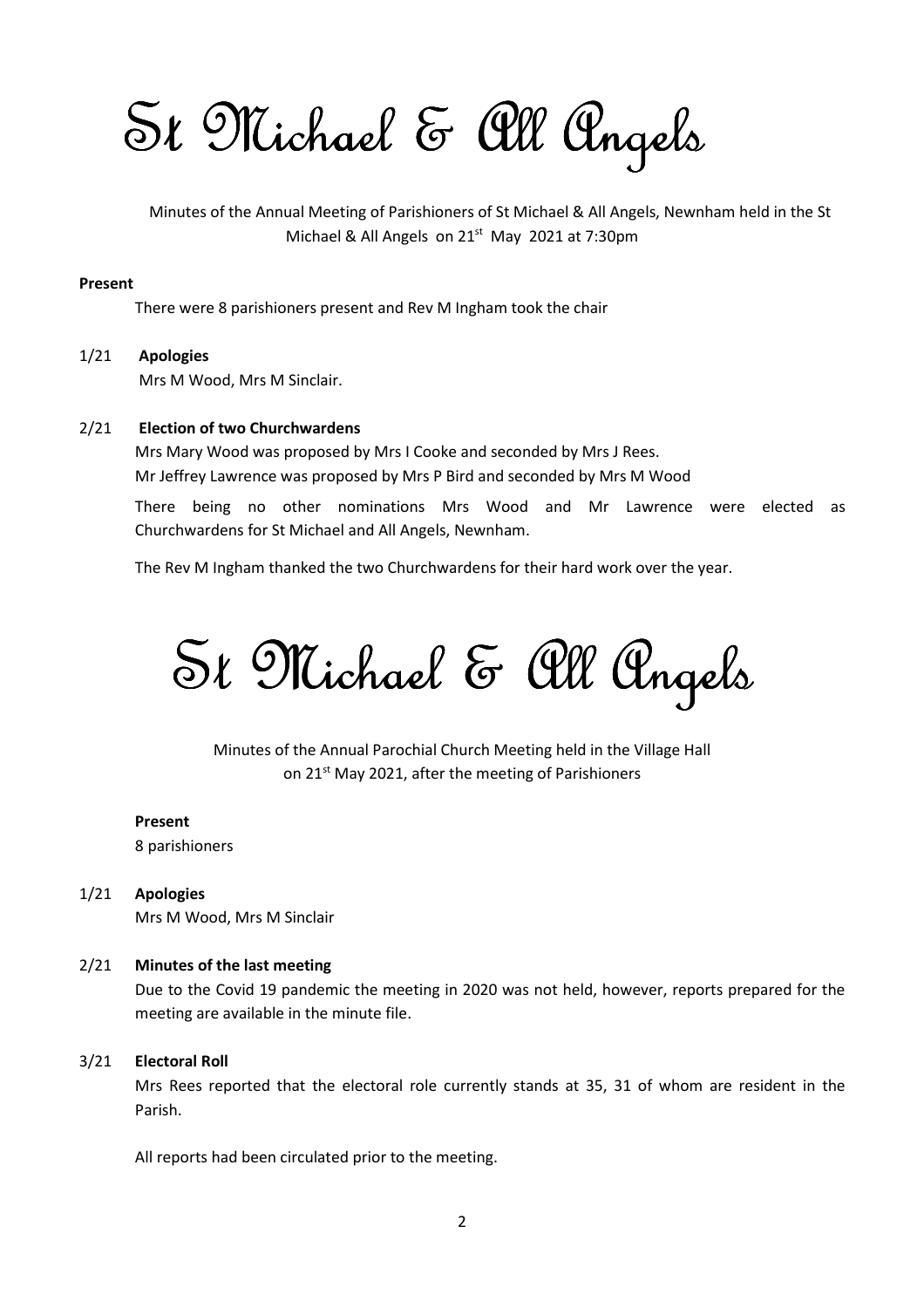#### 4/21 Rector's Report

 Rev M Ingham provided a report and asked for any comments or questions. There were no comments or questions and the report was agreed. A copy of the report is included in the minute file.

#### 5/21 Annual Report of the Parochial Church Council 2021

 Mrs Rees provided a report on behalf of the PCC. The Rector asked whether there were any comments or questions related to the report. No questions or comments were made and the report was accepted. A copy of the report is included in the minute file.

#### 6/21 Report on the Financial Affairs of the Parish and Audited Accounts of the PCC for the year ending 31st December 2020

Mr J Wood had provided his report on the Accounts for the year to December 2020 (which is included in the minute book). The report on the Financial Affairs of the Parish and the Examined Accounts was unanimously accepted by the parishioners present.

 The Rector on behalf of the parishioners, thanked Mr J Wood for preparing the accounts and expressed the PCC's gratitude for the time and hard work he had put in as Treasurer.

#### 7/21 Churchwardens Report on the Fabric Goods and Ornaments of the Church

Mr Lawrence and Mrs Wood provided the report on the Fabric, Goods and Ornaments of the Church. The Rector asked whether there were any comments or questions related to the report. There were no comments relating to the report which was unanimously accepted by the parishioners present. A copy of the report has been included in the minute file.

Mr Lawrence then reported that the bees that had taken up residence in the church wall had been removed by a bee-keeper from "Rivendale Bees and Honey" who had provided his services free of charge. Mr Lawrence also said that there were several jobs around the church that will require some attention over the coming months.

The Rector thanked Mrs M Wood and Mr J Lawrence for their hard work over the year.

#### 8/21 Annual Parish Safeguarding Self-Audit

Mrs Wood had completed the audit and a copy of which is included in the minute file. Thanks were extended to Mrs Wood for her work

#### 9/21 Election of Deanery Synod Representative

 Mrs Wood proposed Mrs M Sinclair for election to the Deanery Synod. This was seconded by Mrs Rees and unanimously agreed.

#### 10/21 Election of members of the PCC

Mrs P Lawrence proposed that the existing members of the PCC be re-elected to the PCC. This was seconded by Mrs P Pierpont.

Thus, the elected members of the PCC are:-

 Mr A Banks Mr N Beer Mrs I Cooke Mr L Pierpoint Mrs J Rees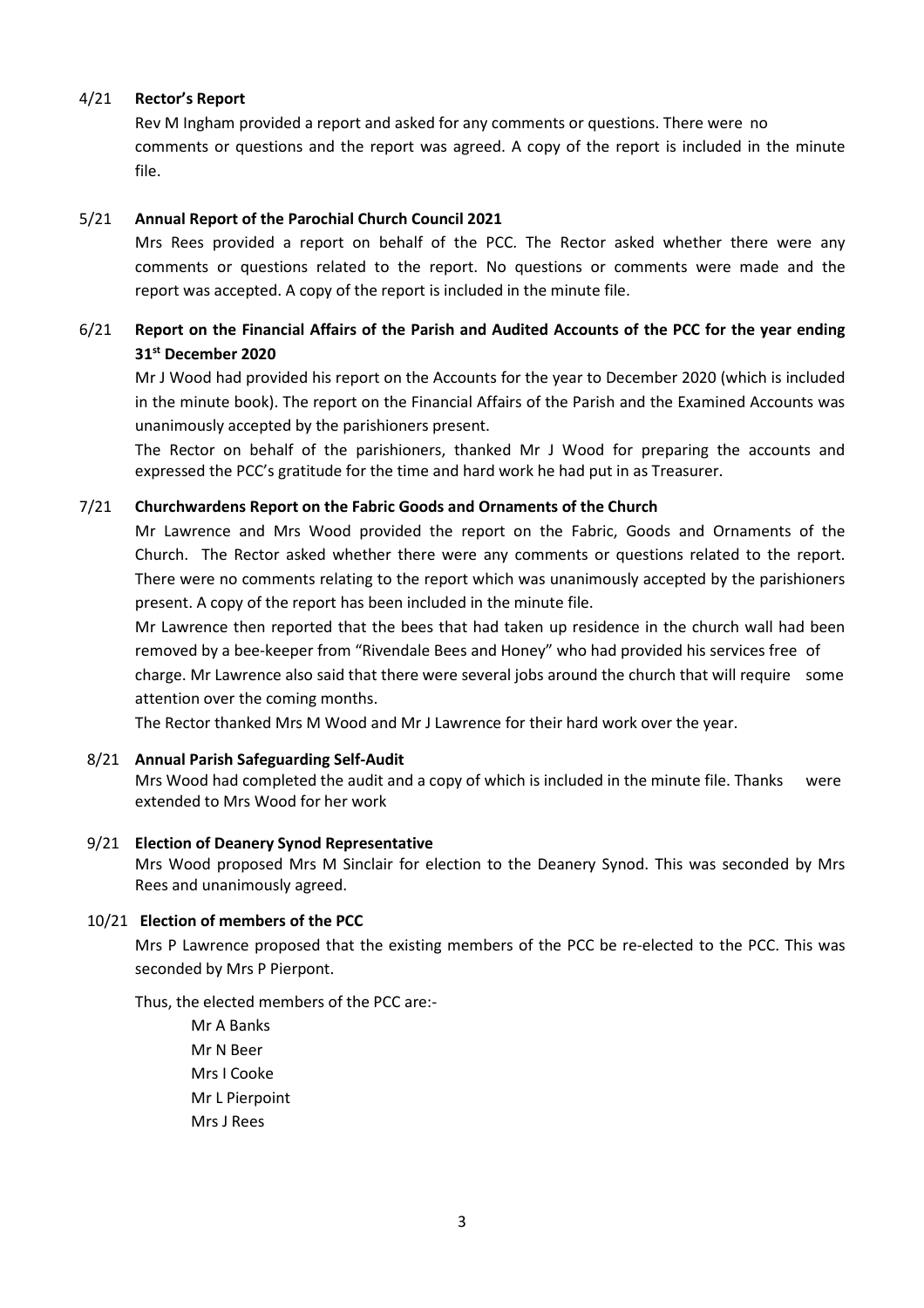Ex-officio members of the PCC being Mr J Lawrence and Mrs M Wood as Churchwardens and Mrs M Sinclair as Deanery Synod representative.

#### 11/21 Appointment of Sides persons

It was agreed by those present at the meeting to reappoint the current list of parishioners who undertake the role of sidespersons. Thus, the sidespersons are:-

 Mr A Banks Mr N Beer Mrs P Lawrence Mr L Pierpoint Mrs P Pierpoint Mr B Price Mrs J Rees Mr S Rees Mr J Wood

#### 12/21 Appointment of Independent Examiner

Mr J Lawrence proposed that Mr Robin Baker be appointed as Independent Examiner. This was seconded by Mr Banks and unanimously agreed.

There being no other business the APCM closed with a prayer at 7:55pm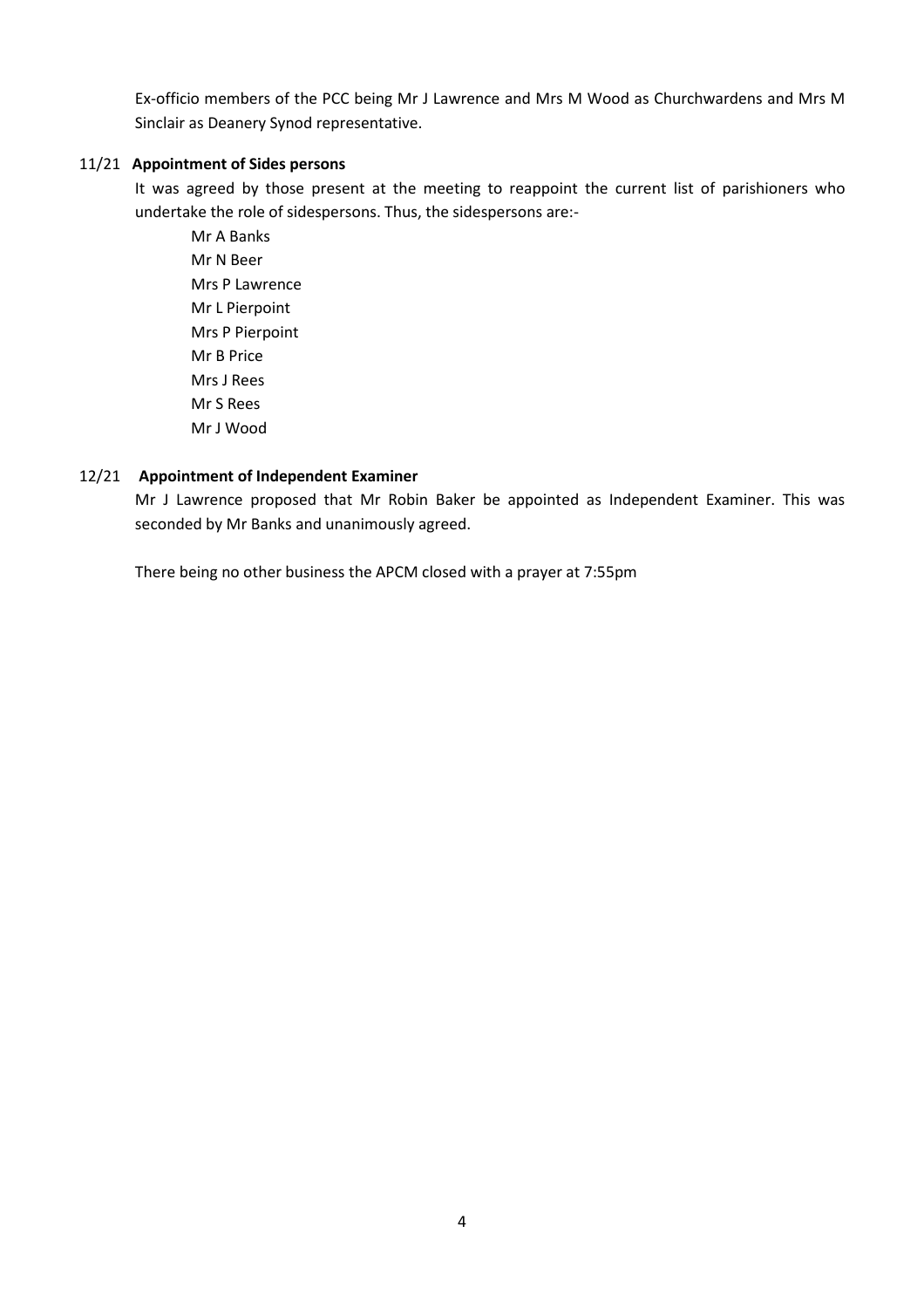### Rector's Report 2021

What a long time ago and what a different world January 2021 seems. Having celebrated Christmas together in a limited way in person we once again moved out of our church buildings and met online to worship and to build one another up.

The new website performed admirably hosting our weekly YouTube services and a raft of resources. By Ash Wednesday we were ready for a bit of variety and we held our service on Zoom, live from the Vicarage and then, also on Zoom, met as a Lent Group to work through the Good Book Company study on the Passion.

These uses of technology were a real Godsend in the lockdown, but it was wonderful to be back in our church buildings for the celebration of hope and new life in Christ at Easter even with many restrictions still in place. Weddings, Baptisms and Funerals all began to look a lot more normal. We adjusted quickly and successfully to the new marriage regulations that came into force in May which was just as well as 2021 saw us very much in "catch-up" mode as we sought to accommodate all those who had been forced to postpone their weddings during the pandemic lockdowns.

In May we also held our APCMs in person to meet the legal requirements and the annual reports were all posted on the website so that the benefice as a whole could become more aware of what was going on in each individual parish.

Sadly not every event that we would have hoped to restart was able to go ahead whilst restrictions and uncertainty still existed and although we were able to give thanks to God for the harvest in our churches both Charwelton and Preston Capes had to cancel their Harvest Suppers. It was not all doom and gloom, however, as many activities did take place where we were able to connect with our wider communities such as a plant sale, coffee mornings, Jazz and drinks in the garden, a Scarecrow festival and village quiz to name but a few.

In the autumn we ran a Christianity Explored course at Badby which was open to all, providing an opportunity to discover the Good News that Jesus is in a relaxed and unpressurised environment. It is hoped to run the course again in the future as well as the Hope Explored course, a shorter option which leads into the Christianity Explored course.

Finally in October I was inducted as your Rector by Archdeacon Richard, something which (in normal times) would have happened at my licensing but which couldn't as that had been via Zoom back in 2020. It was also special to be able to observe Remembrance Sunday in person this year which had not been possible the year before. Likewise, Advent and Christmas were much more opportunities to rejoice together with one another in person with the only dampener being yours truly testing positive for Covid-19 on Christmas Day morning and having to self-isolate rather than lead the celebrations.

As I close my report, let me take you back to the beginning. Back in January I met with the parish treasurers and together we looked at how we could attempt to pay the Parish Share which is the contribution that we need to make to Peterborough diocese. Instead of using formulas, I am pleased to say that we exercised grace and humility as well as a spirit of openness and partnership as each treasurer (with the approval of their PCC) decided how much each church could contribute. I am pleased to report that I have been led to understand that as a result, we are the only group of churches in the whole deanery who therefore managed to pay their parish share in full for 2021 and I think that this is something that we should celebrate as a great example of the Benefice working together. I sign, I hope, of much more to come.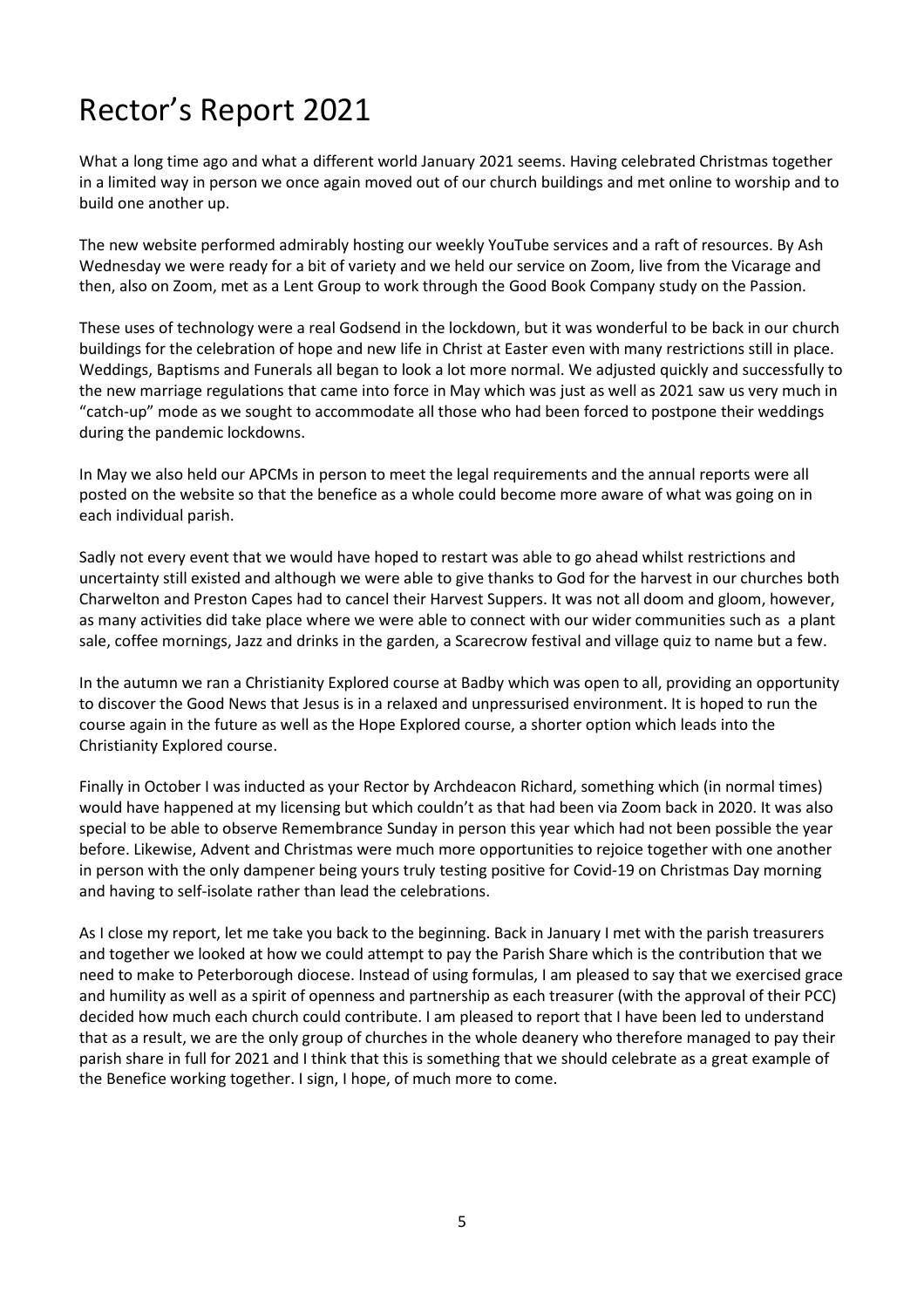## Churchwardens' Report 2021

For the majority of 2021 events were largely dictated by the ongoing pandemic. Services in the church were sporadic, but Revd. Malcolm continued to prepare online services. We did have an Easter service in the church and during the Advent and Christmas period, there were a number of services held, in the church, these included services for other organisations, the School, the Guides and the Mothers Union; there was no service in the church on Christmas Day as the Revd. Malcolm tested positive for covid on Christmas morning and sadly parishioners had to be turned away.

During 2021 despite the restrictions, work was carried out on the fabric of the church. A diseased rafter in the chancel was treated, work to repair the west window of the south aisle was carried out by contractors Hilless and Bates, after the structural work was completed the new plaster was decorated by Nick Beer, the bookcase used for storing service books was repaired and re-stained by Jim Wood, the white altar frontal was repaired by Pauline Bird. The church gate was renovated by Nick Clouting and Celia Williams and family had the seat by the church tower restored, in memory of Evelyn and Edwin Goodenough; this is a popular resting place for villagers and those walking the Nene way. Our grateful thanks to all who have enhanced the fabric of the church.

There were also problems with Honey Bees that have nested in the south wall for a number of years, but this year they swarmed three times, Rivendell Bees Honey Co. was very helpful coming to church as soon as contacted and taking the swarms away.

There was a quinquennial inspection in August, there were no problems reported requiring immediate action, although a number of "housekeeping" matters were pointed out.

The churchyard has had a great deal of work carried out on it by volunteers and the Parish Council, particularly by Piers from the Parish Council and volunteer John Powell. It is now looking very nice. We would like to express our thanks to all who have worked on the churchyard.

The Christmas Lights' competition, took place again this year, this popular event, brightening up the village. Prizes were presented on behalf of the church.

Due to the pandemic, there was only one fund raising event in 2021, this was a coffee morning in Jim and Mary Wood's garden.

We are very grateful to the small band of people who continue to clean the church and arrange flowers and do other tasks that help with the smooth running of the church.

We also thank parishioners who donate to the collection points in the church porch for the foodbank and medication foils for recycling. We consider the facilitating of these collections an important part of outreach for the church.

To the best of our knowledge and belief most goods and chattels are in good order although there are still a few that require a little "TLC".

Churchwardens Jeff Lawrence and Mary Wood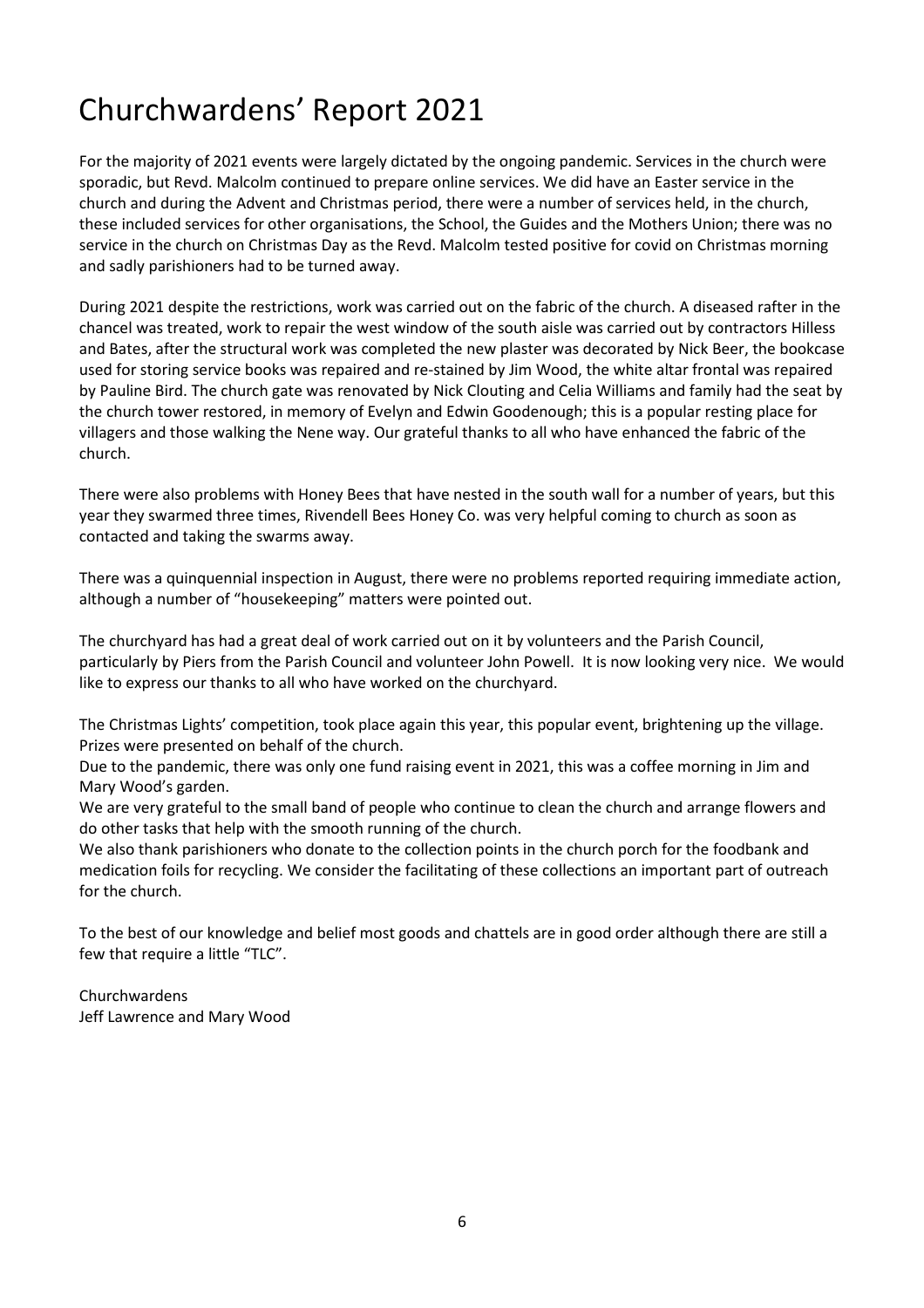## Annual Report of the Parochial Church Council 2022 (for the year  $1^{st}$  Jan to  $31^{st}$  Dec 2021)

#### Background

St Michael & All Angels, Newnham is part of the United Benefice of Badby with Newnham and Charwelton with Fawsley and Preston Capes.

Membership of PCC Members of the PCC are either ex-officio or elected by the Annual Parochial Church meeting (APCM) in accordance with the Church Representation Rules. During the year the following served as members of the PCC

Incumbent Rev Malcolm Ingham Rev Malcolm was inducted as Rector of the Knightley Benefice by the Venerable Richard Ormston on 17<sup>th</sup> October at St Mary's Church Badby.

Churchwardens Mr J Lawrence Mrs Wood

Deanery Synod Representative Mrs M Sinclair

Elected Members Mr A Banks Mr N Beer Mrs I Cooke Mr L Pierpoint Mrs J Rees (Secretary) Mr J Wood (Treasurer)

#### Church Attendance

There are 35 people on the electoral roll 31 of whom are resident in the Parish. Covid restrictions limited the Services possible in Church although a number of Services were available on-line. The average attendance at the Church Services was 14. During the year there were 4 Funeral Services and 2 Wedding Services.

Review of the Year from January 2021 - December 2021

The year 2021 was still a very unusual and challenging year due to the pandemic for it restricted both Services within Church and fund raising activities on behalf of the Church. There were a number of Services within Church which included an Easter Service. and Services during Advent leading up to Christmas. Unfortunately the Christmas Day Service at Newnham had to be cancelled due to Rev Ingham contracting Covid.

The PCC met 7 times during the year, two of the meetings which were held via zoom.

During the year members of the PCC discussed the following:-

- the nature and timing of the Services,
- the routine maintenance of the church and churchyard
- the area for cremated remains in the churchyard
- the finances of the Church.

implication of the recommendations made in the Quinquennial report which took place in